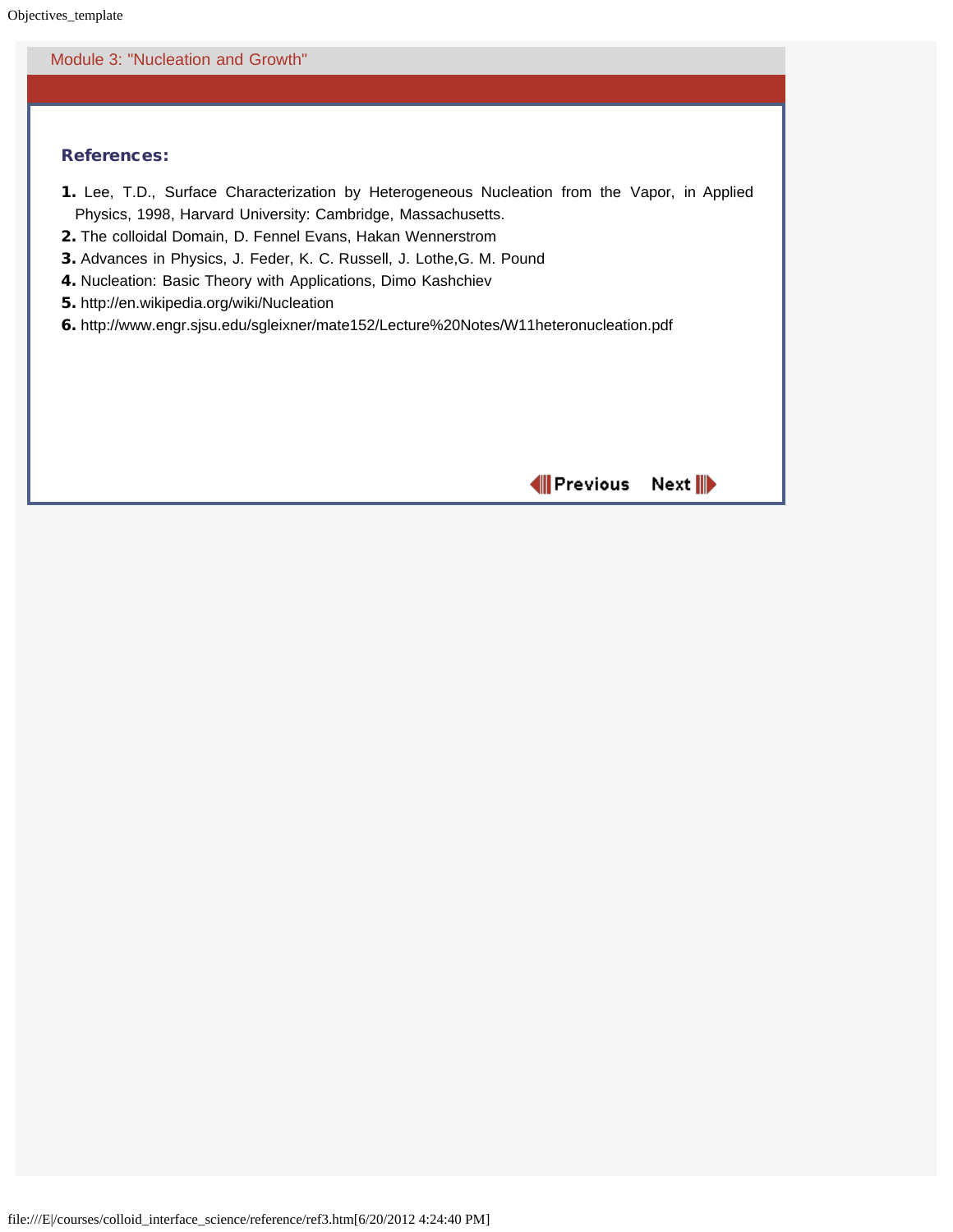#### Module 5: "Adsoption"

## **References**

- R Treybal -*Mass Transfer Operations* third edition
- McCabe Smith Harriott- *Unit Operations of Chemical Engineering* sixth edition
- http://cpe.njit.edu/dlnotes/CHE685/Cls11-1.pdf
- http://www.jhu.edu/~chem/fairbr/OLDS/derive.html
- http://en.wikipedia.org/wiki/Adsorption

MPrevious Next<sup>III</sup>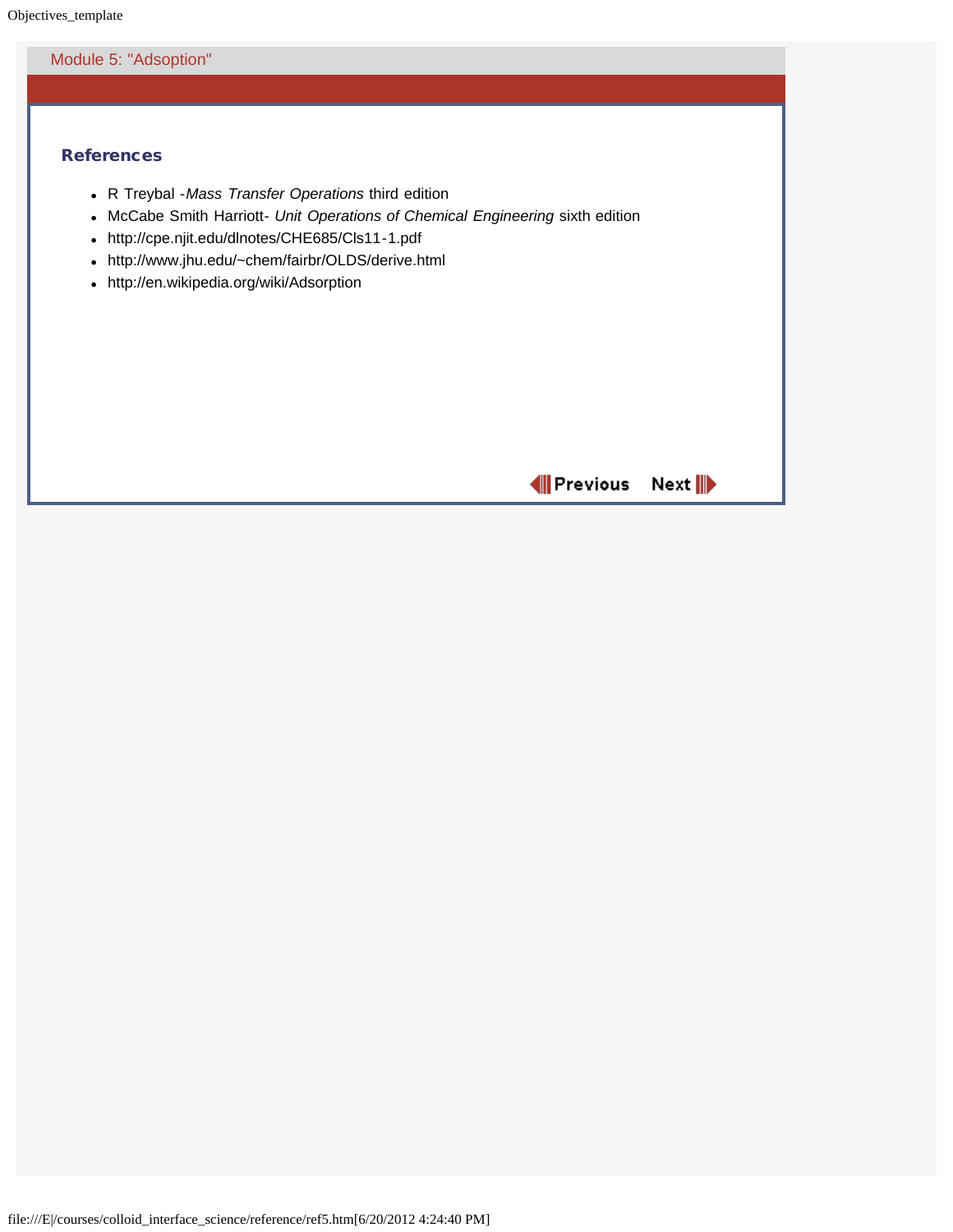### Module 6: "Forces in Colloidal Systems"

## References

- 1. RJ *Hunter*. Foundations of *Colloid* Science, Oxford University Press Inc., New York, 2001
- 2. Hiroyuki Ohshima, " Biophysical Chemistry of Biointerfaces", John Wiley & Sons, Inc.
- 3. Hans-Jürgen Butt, Karlheinz Graf, Michael Kappl, "Physics and chemistry of interfaces", Willey –VCH GmbH, & Co. kGoA.
- 4. Bernard P. Binks, Tommy S. Horozov ,"Colloidal particles at liquid interfaces" Cambridge University Press.
- 5. K. S. Birdi, "Surface and colloidal chemistry: principles and application", CRC press.
- 6. Drew Myers, "Surfaces, Interfaces and Colloids: principles and application ", third edition, John Wiley & Sons, Inc.
- 7. Duncan J Shaw, "Introduction to colloid and surface chemistry", third edition, Butterworths.

MIPrevious Next